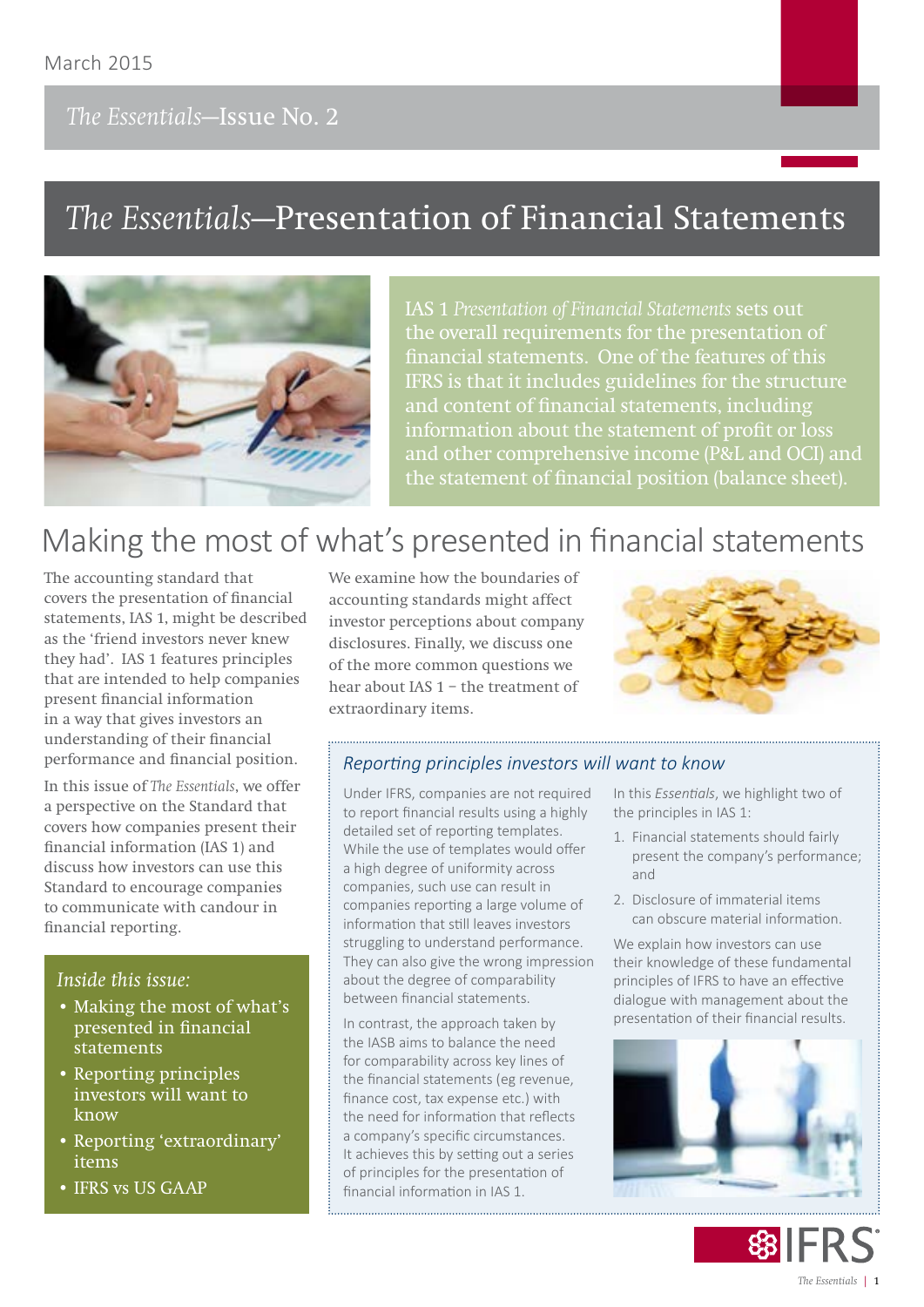## Principles of reporting

Under IAS 1, the list of mandatory line items for companies to report on the face of their financial statements may not appear to be very long and detailed. However, IAS 1 also states that financial statements must report the information needed to fairly present a company's financial performance, financial position and changes in cash flows. This principle encourages management to focus on providing information that is relevant to their circumstances. It also means that management should use judgement when deciding what to put in their financial statements rather than simply reporting a long checklist of potentially irrelevant information. This principle underpins all IFRS disclosures. Knowing that principle can equip investors with the toolkit needed to improve the usefulness, understandability and comparability of the financial statement information that they receive.

#### **1. Is the information complete?**

There will be times when a company's financial results cannot be 'fairly presented' by reporting only the minimum line items required by IFRS. In such cases, IFRS is clear in requiring that management must report the additional information needed to allow an investor to understand the financial position, financial performance and changes in cash flows of the company. For example, additional disclosures are required if applying the specific requirements in IFRS is insufficient to enable investors to understand the impact of particular transactions, other events and conditions on the company's financial position and financial performance.

While companies are required to provide all relevant information to investors, it can lead to financial statements looking quite different from one company to the next, with some companies reporting greater detail (or more subtotals) than others.

We strongly encourage investors to help management understand the information that investors need to assess performance. With investor input, management will be better informed to meet the reporting requirements set out in IFRS today.

#### **2. Is the information material?**

In a similar vein, the requirements under IFRS strive to ensure that critical intelligence is not lost in a sea of irrelevant disclosure.

The list of items that management could report is substantial. IFRS encourages companies to avoid preparing financial reports by mechanistically adhering to a checklist of information, but to consider instead whether the information that they report is material.

### *The boundaries of IFRS*

What information is required under IFRS? What line items are not defined by the Standards? The use of 'non-GAAP' measures (also known as non-IFRS or Alternative Performance Measures) is so common that it is understandable if investors struggle to distinguish between numbers that are specified by IFRS and those that are not. So in this edition of *The Essentials*, we shed light on how some aspects of IAS 1 are relevant to the debate about IFRS vs non-GAAP information.

A large number of companies use non-GAAP measures to communicate aspects of their financial performance. Investors tell us that they value the insights that such measures can offer. But they also can lack confidence using them, because:

• it is not always easy to see how the non-GAAP metric has been calculated;

What does 'material' mean? IAS 1 asks management to consider whether or not the item could influence the investment decisions of those that rely on financial statements. The size and nature of the item or a combination of both are determining factors. With that in mind, we encourage investors to hold a dialogue with management about what is influencing their decisions. This dialogue should help management understand and hopefully improve disclosures of information that is really important to investors.



- they do not know if the metric has been subject to external assurance or audit; and
- they do not know if the metric has been consistently calculated over time.

IFRS are based on principles rather than hard and fast rules, thus the boundaries of IFRS are not black and white. **IFRS** requires management to provide the information that is needed to fairly present performance. While this means that the level of detail of financial statements will vary from company to company, it also means that IFRS allows companies – subject to any local regulatory guidance – to present within audited financial statements measures that are relevant to understanding financial performance. Examples of this appear in the 'Additional items' section of Figure 1.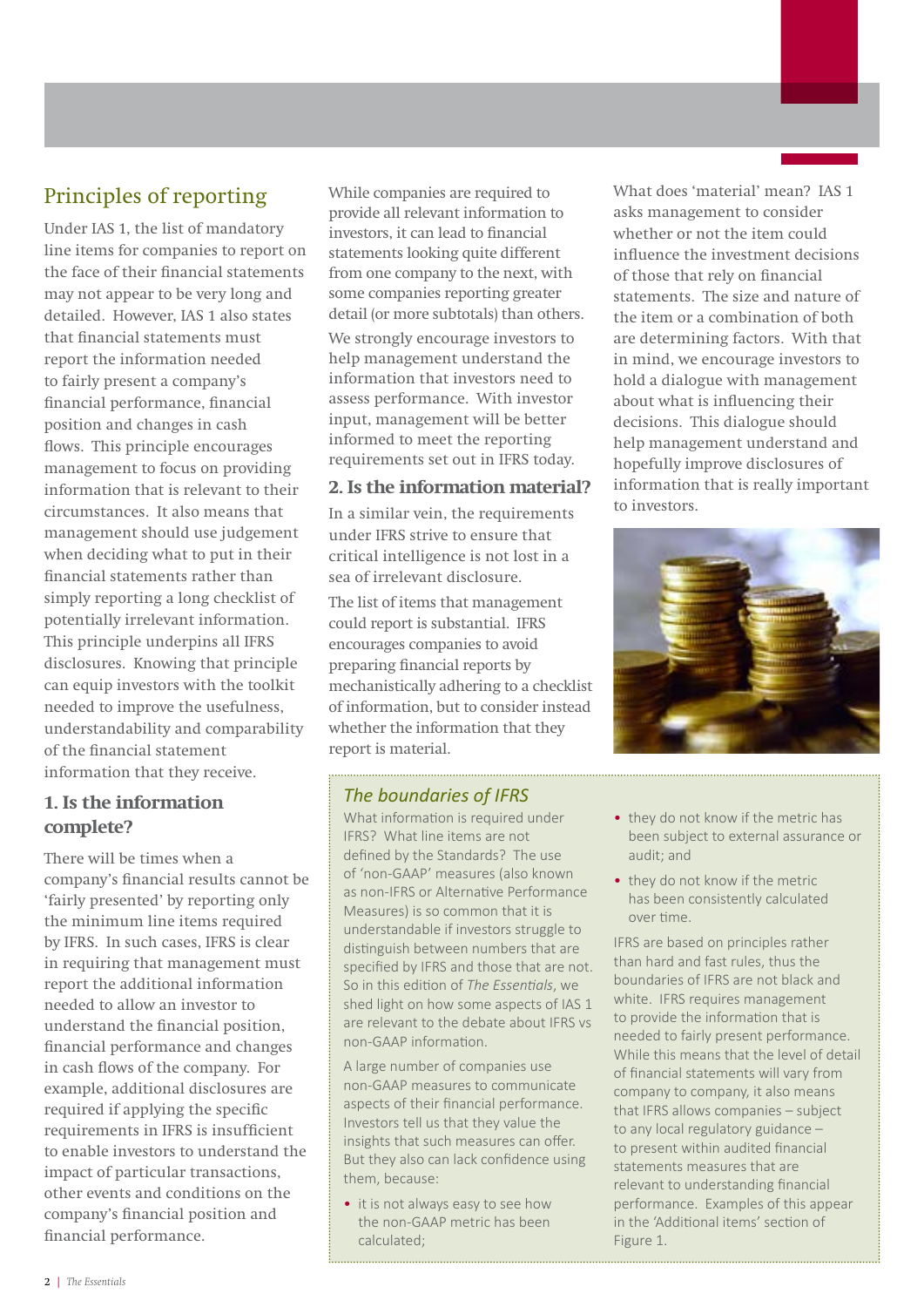## So what can investors expect to see reported under IFRS?

To illustrate how the 'boundaries of IFRS' work in practice, we have set out in Figure 1 the level of disclosure that you can expect to see in a statement of profit or loss. All of these items are subject to materiality. This means that any line items deemed to not be individually material may be aggregated with other items. In a similar vein, materiality also allows management to disaggregate a line item if it would assist in understanding performance.

#### **Figure 1: What to look for in a P&L**

| <b>Required Items in P&amp;L</b>                                                                                                                                                                                                                                                                                                                                                                                                                                                                                                                                  | Additional items, headings and subtotals that<br>are relevant to an understanding of financial<br>performance                                                                                                                                                                                                                                                                                                                                                                                                                                                                                                                                                                                                                                                                             |
|-------------------------------------------------------------------------------------------------------------------------------------------------------------------------------------------------------------------------------------------------------------------------------------------------------------------------------------------------------------------------------------------------------------------------------------------------------------------------------------------------------------------------------------------------------------------|-------------------------------------------------------------------------------------------------------------------------------------------------------------------------------------------------------------------------------------------------------------------------------------------------------------------------------------------------------------------------------------------------------------------------------------------------------------------------------------------------------------------------------------------------------------------------------------------------------------------------------------------------------------------------------------------------------------------------------------------------------------------------------------------|
| Revenue<br>Gains/losses from derecognising financial assets (amortised cost)<br>Finance costs<br>Share of P&L of associates and JVs using equity method<br>Gain/loss from reclassifying financial assets to fair value<br>(from previous method)<br>Tax expense<br>Discontinued operations<br>Profit attributable to non-controlling interest<br>Profit or Loss<br>Total other comprehensive income<br>Comprehensive income<br>(for the parent, and for non-controlling interest)<br>All of these items must be presented on<br>the face of the P&L, if material. | For example:<br>Profit before tax<br>Profit before interest and tax<br>Profit before interest, tax, depreciation and amortisation<br>Investors may see this presented:<br>(i) on the face of financial statements, or (ii) in the notes.<br>Presenting subtotals that are relevant to understanding<br>financial performance features some requirements<br>that are important to investors:<br>• Verifiable: sub-totals must be made up of<br>line items presented under IFRS.<br>• Transparency: presented and labelled to support<br>clarity and understandability.<br>• Consistency: presented consistently from period to period.<br>• Not given 'special treatment': these figures cannot be<br>given more prominence than the subtotals<br>and totals that are required under IFRS. |
| Material items of income and expense to disclose separately<br>Circumstances that could warrant separate disclosure include:<br>Write-downs to inventories, PP&E (and reversals of write-downs)<br>Restructuring of activities (and reversals of any provisions)<br>Disposals of PP&E<br>Disposals of investments<br>Discontinued operations<br>Litigation settlements                                                                                                                                                                                            | Investors may see these items presented:<br>(i) on the face of financial statements,<br>or (ii) in the notes.<br>Companies are required to disclose line<br>items, subtotals, totals of income and<br>expense that they believe to be relevant<br>to understanding financial performance.                                                                                                                                                                                                                                                                                                                                                                                                                                                                                                 |

Other reversals of provisions

## What does this mean in terms of how sub-totals such as EBIT or EBITDA are presented in the P&L?

The requirements for the categories described in Figure 1 effectively allow for IAS 1 to deal with commonly analysed sub-totals such as EBIT (earnings before interest and tax) or EBITDA (earnings before interest, tax, depreciation and amortisation) on the face of the P&L under certain conditions (for example, if expenses are presented by nature).

## What does this mean for 'non-GAAP' information presented in communications outside of the financial statements?

Non-GAAP financial information reported outside of the financial statements (eg in analyst presentations) falls outside the scope of IFRS' reporting requirements. Typical examples include many industry-specific activity indicators such as 'same store sales' or 'revenue per user', and financial ratios such as 'return on capital employed' or 'return on invested capital'.